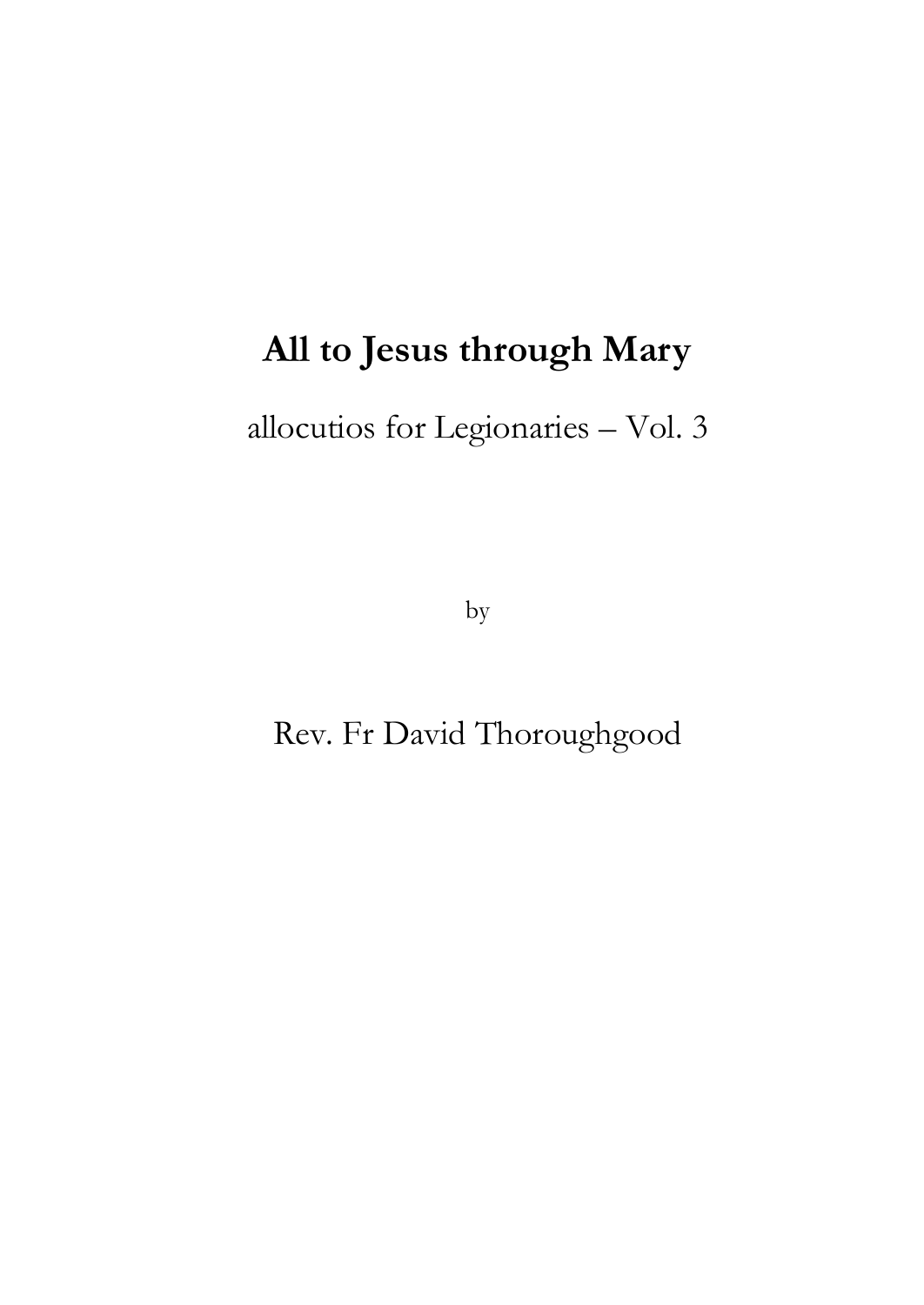All to Jesus through Mary allocutios for Legionaries – Vol. 3

Published by Legion of Mary, Adelaide

Copyright © 2016 by David Thoroughgood

All rights reserved. No part of this book may be reproduced or transmitted in any form or by any means without permission of the copyright owner.

Publication date: 10/2016

Printed in Australia by Digital Print Australia.com

Distributed by Digital Print Australia.com

ISBN **978-0646 96305-1**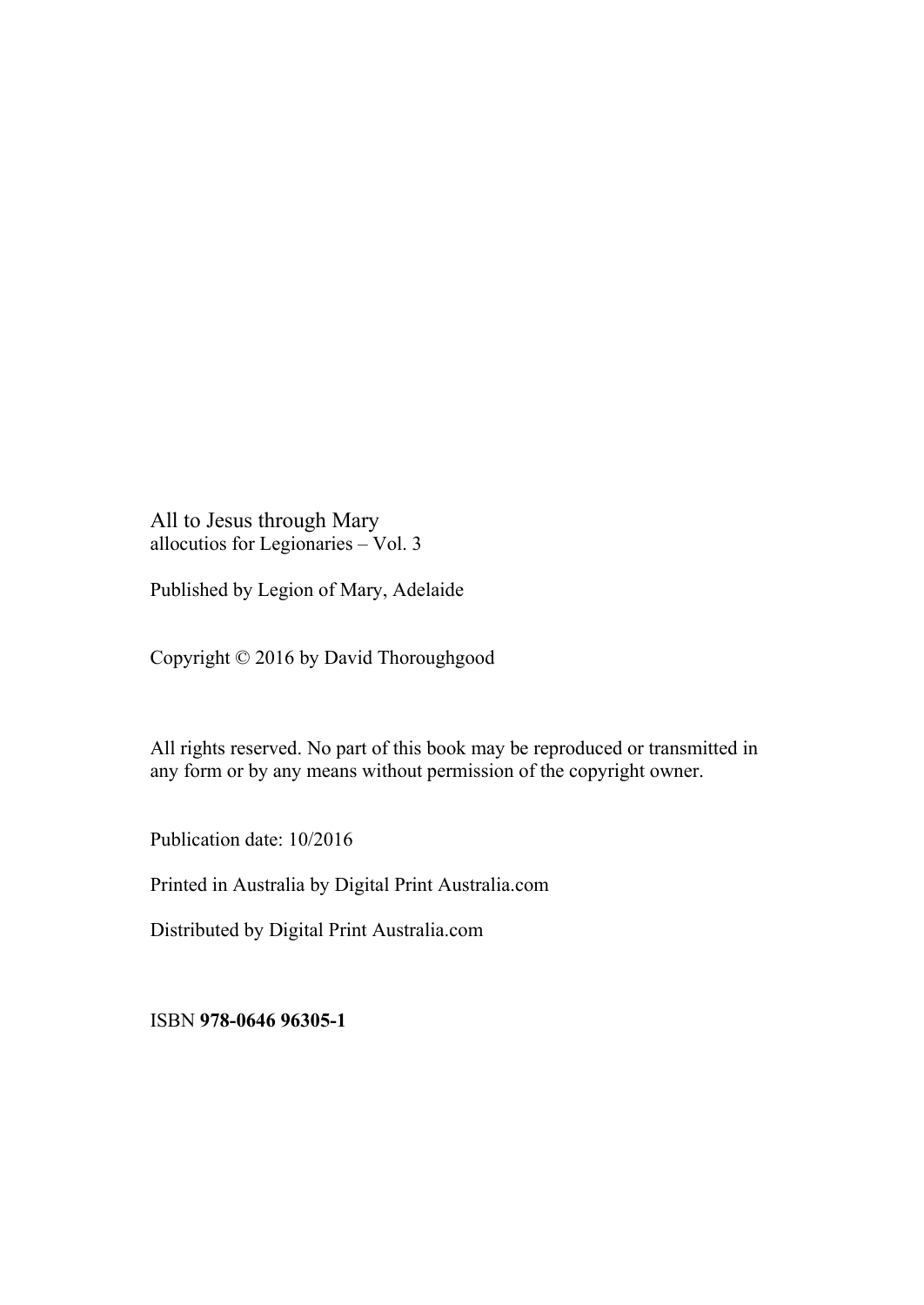### PREFACE

Here is another in a series of allocutios given in Adelaide, South Australia, for praesidium and Comitium meetings of the Legion of Mary.

The allocutios cover a range of material from consideration of the Handbook to aspects of Catholic life, especially as it concerns Legionaries.

They can be used at Legion meetings, or for private reflection.

Words, written or spoken, are usually inadequate to deal with divine mysteries. I pray that the words of this book will be helpful, at least to some, as they make their pilgrim way through this life.

May Our Lady bless all that we do in her name, and add her powerful intercession to our own prayer in these times.

Fr David Thoroughgood 8 February 2016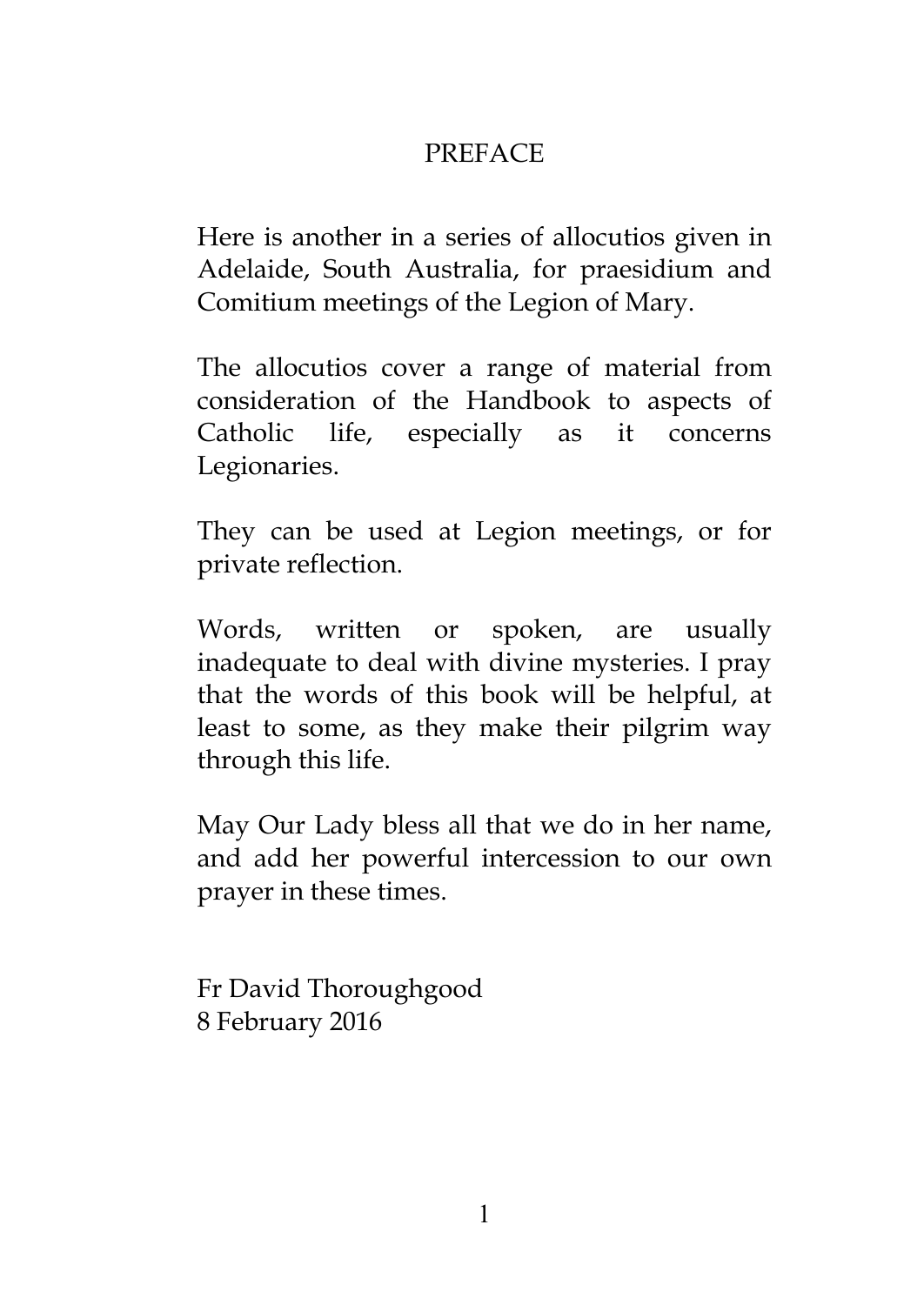### TABLE OF CONTENTS

| Praying for outcomes - how should we pray?7 |  |
|---------------------------------------------|--|
|                                             |  |
|                                             |  |
|                                             |  |
|                                             |  |
|                                             |  |
|                                             |  |
|                                             |  |
|                                             |  |
|                                             |  |
|                                             |  |
|                                             |  |
|                                             |  |
|                                             |  |
|                                             |  |
|                                             |  |
|                                             |  |
|                                             |  |
|                                             |  |
|                                             |  |
|                                             |  |
|                                             |  |
|                                             |  |
|                                             |  |
|                                             |  |
|                                             |  |
|                                             |  |
|                                             |  |
|                                             |  |
|                                             |  |
|                                             |  |
|                                             |  |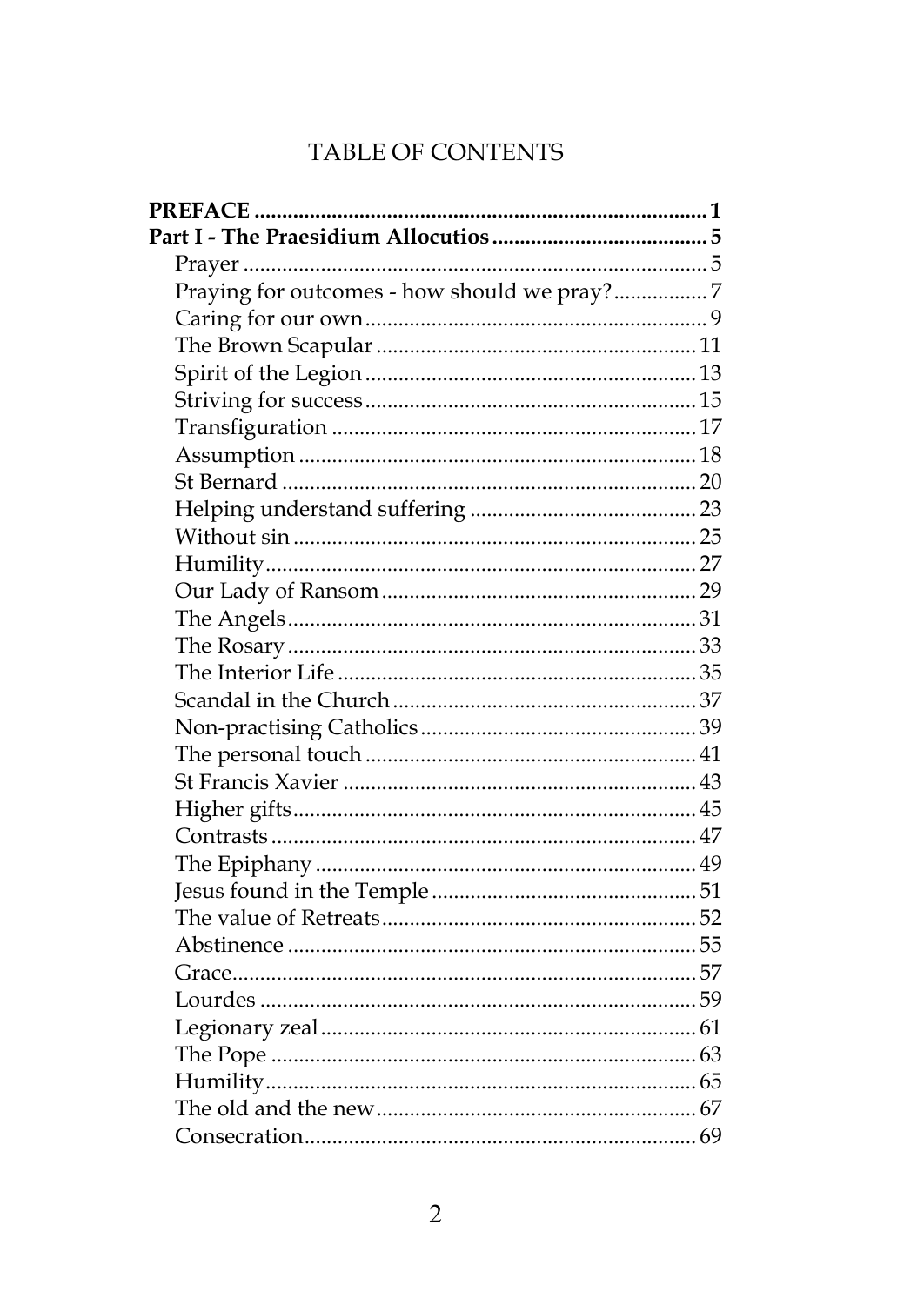| Consecration to the Immaculate Heart 120 |  |
|------------------------------------------|--|
|                                          |  |
|                                          |  |
|                                          |  |
|                                          |  |
|                                          |  |
|                                          |  |
|                                          |  |
|                                          |  |
|                                          |  |
|                                          |  |
|                                          |  |
|                                          |  |
|                                          |  |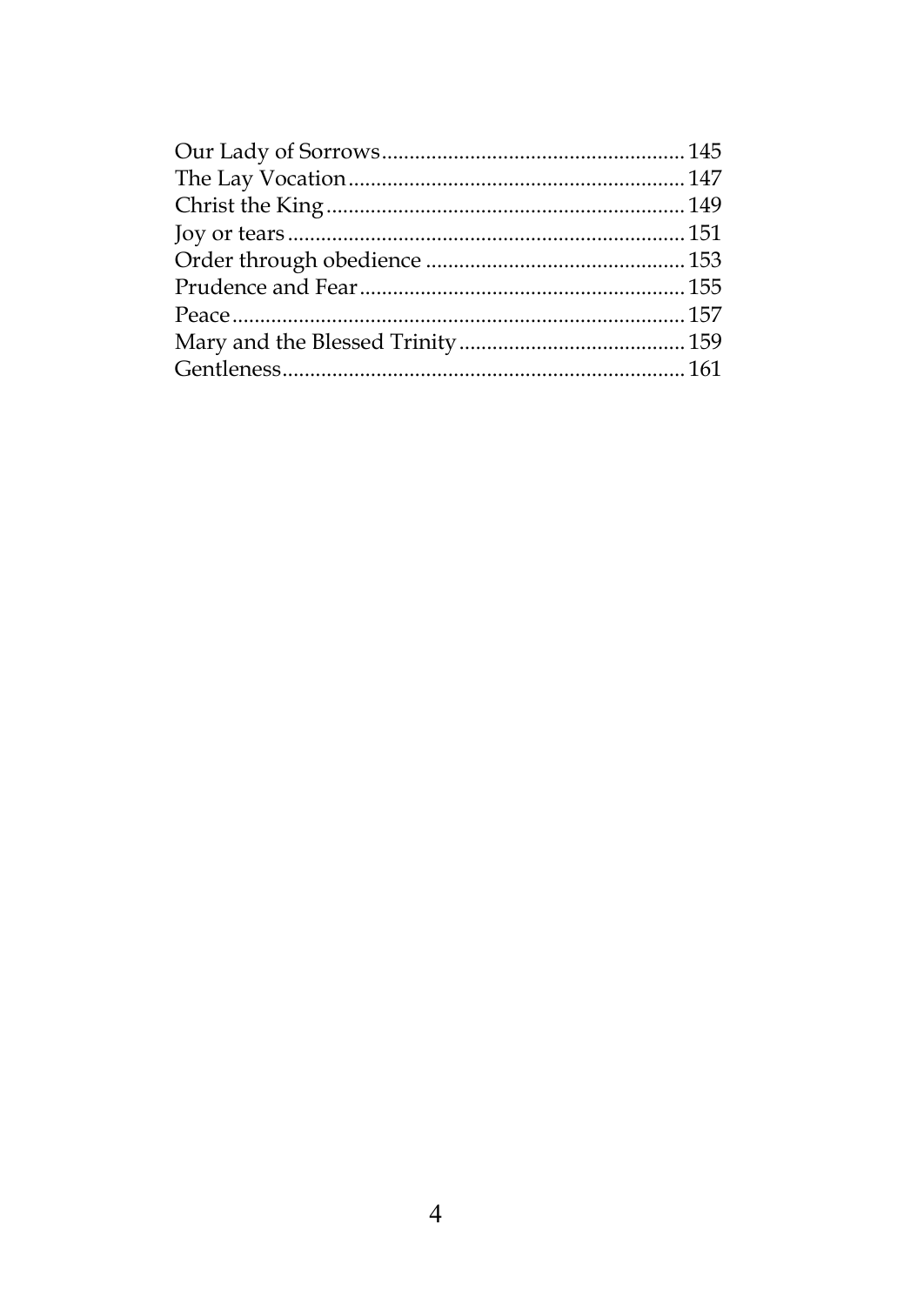## **Part I - The Praesidium Allocutios**

### **1. Allocutio 18.6.12 Prayer**

There are many reasons why we might not pray but we could reduce them to two broad categories – opposite to each other, yet both able to act upon us – Complacency and Despair.

Complacency: is any time we mistake our own personal good fortune for the state of the whole world.

Just because I enjoy my breakfast and my morning walk by the river and the birds are singing in every tree – I cannot forget that there are souls in need of mercy, that people are in danger of going to Hell, that many sins will be committed this very day; and then all the suffering carried in the daily news of killings and bombings and general chaos throughout the world.

I may be happy in my little world, but who is going to pray for all these needs if not I, who am supposed to be a Christian?

It is no use my saying that God will look after it, if God Himself has asked me to pray. He *could* do it without me, but chooses to wait on me to see what I will do.

He wants us to be involved in the work of our own salvation; we are not to be just passive spectators. If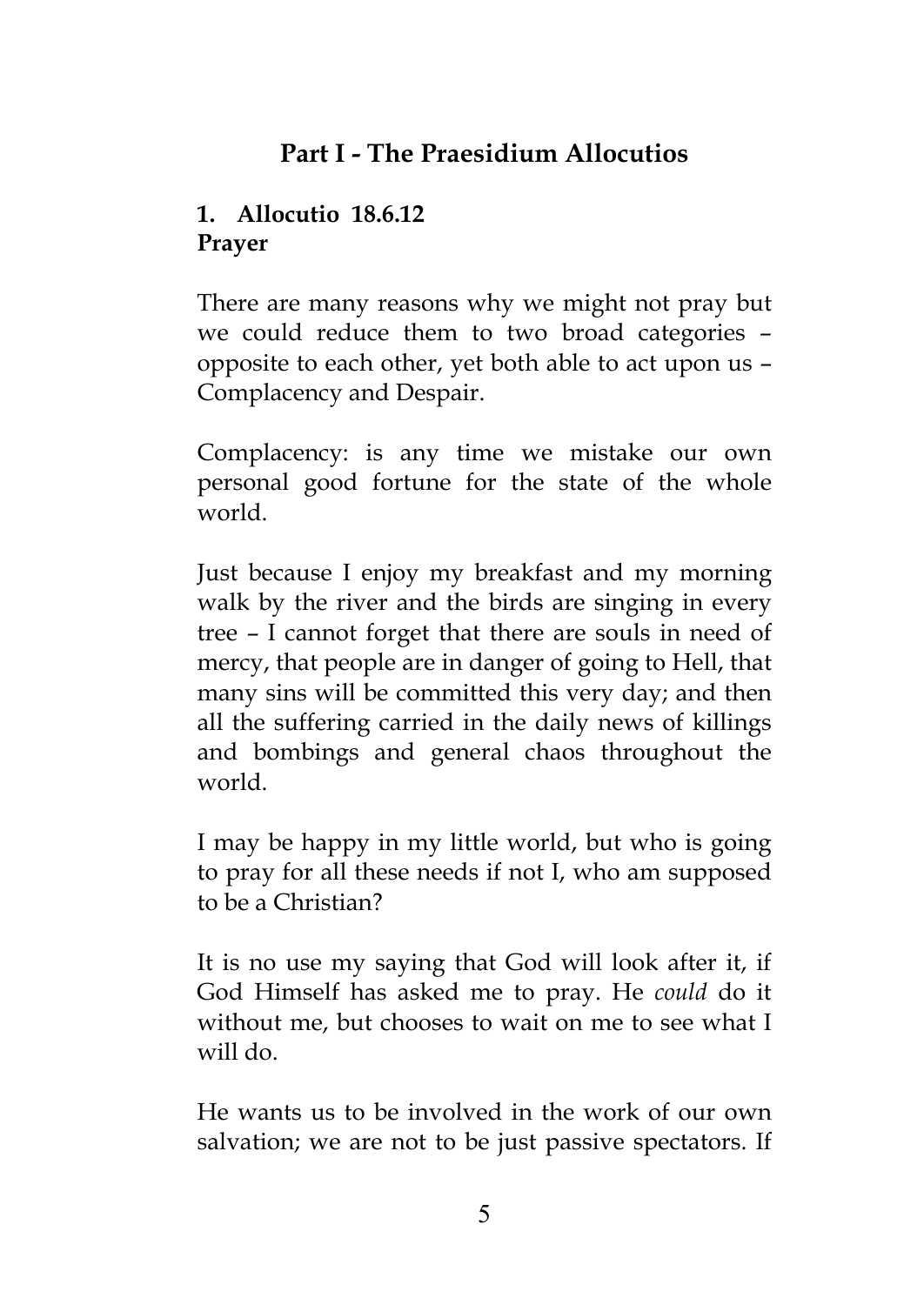we do not pray we will not receive the promised blessings.

Despair: is any time we do not pray for want of feeling up to it, for letting disappointment and discouragement prevent us from confidently putting our needs before Almighty God.

We are inclined to this feeling often, because we take many blows in this life, and can easily lose enthusiasm.

We must pray on regardless, believing in the power and the promises of God. His arm is not shortened; He does not weary. He is as powerful now as any other time. If we stop praying – as with complacency - things don't happen that should happen.

So the devil plays tricks on us. It sounds simple to follow the instruction – just keep praying and all things will be given to you. But we are tempted to stop praying either because we are going too well, or not well enough. And we are in one or other of those states most of the time.

So most of the time most people are not praying, and that is just the believers! The unbelievers are not praying either, so the church is empty. Churches are so empty we have to lock them so no intruders can get in.

So we pray all the time, regardless of any other circumstance. Mary, always at prayer yourself, keep us always attentive to our need to pray.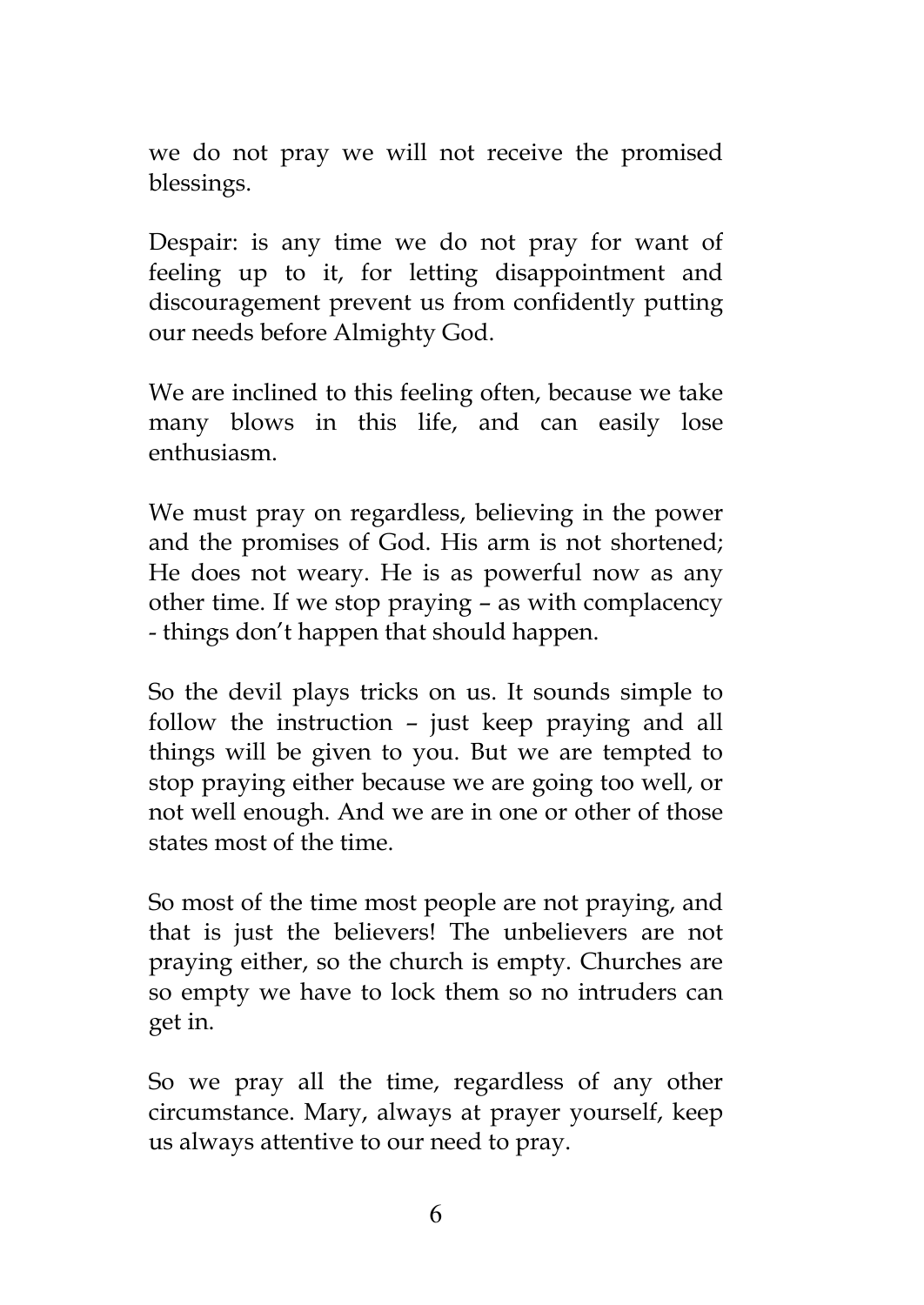### **2. Allocutio 25.6.12 Praying for outcomes - how should we pray?**

The most important part of any prayer is to draw closer to God. We can pray for rain or for a safe trip or the healing of an illness, but none of those things can compare with the need to be united with God.

We might just assume that we are united with God, or think we can work on that later; but it is always the most important thing, and the most urgent. The goodness of God is the one certainty in everything that happens.

I usually do not know what His will for me is in any given situation. He may want me to recover from an illness, for example, or He may want me to die at that point. But either way, He wants me to affirm total trust in Him.

It is hard for us to achieve this kind of trust in practice. We tend to say, if a prayer is answered favourably, that God is good. But, does this mean that He is not good if we do not get what we want?

In this latter case we tend to keep a polite silence. We are disappointed in God but we will not say so. This cannot be right. God is just as good whether the particular prayer request is achieved or not. He does not increase and diminish in goodness. He is eternally perfect.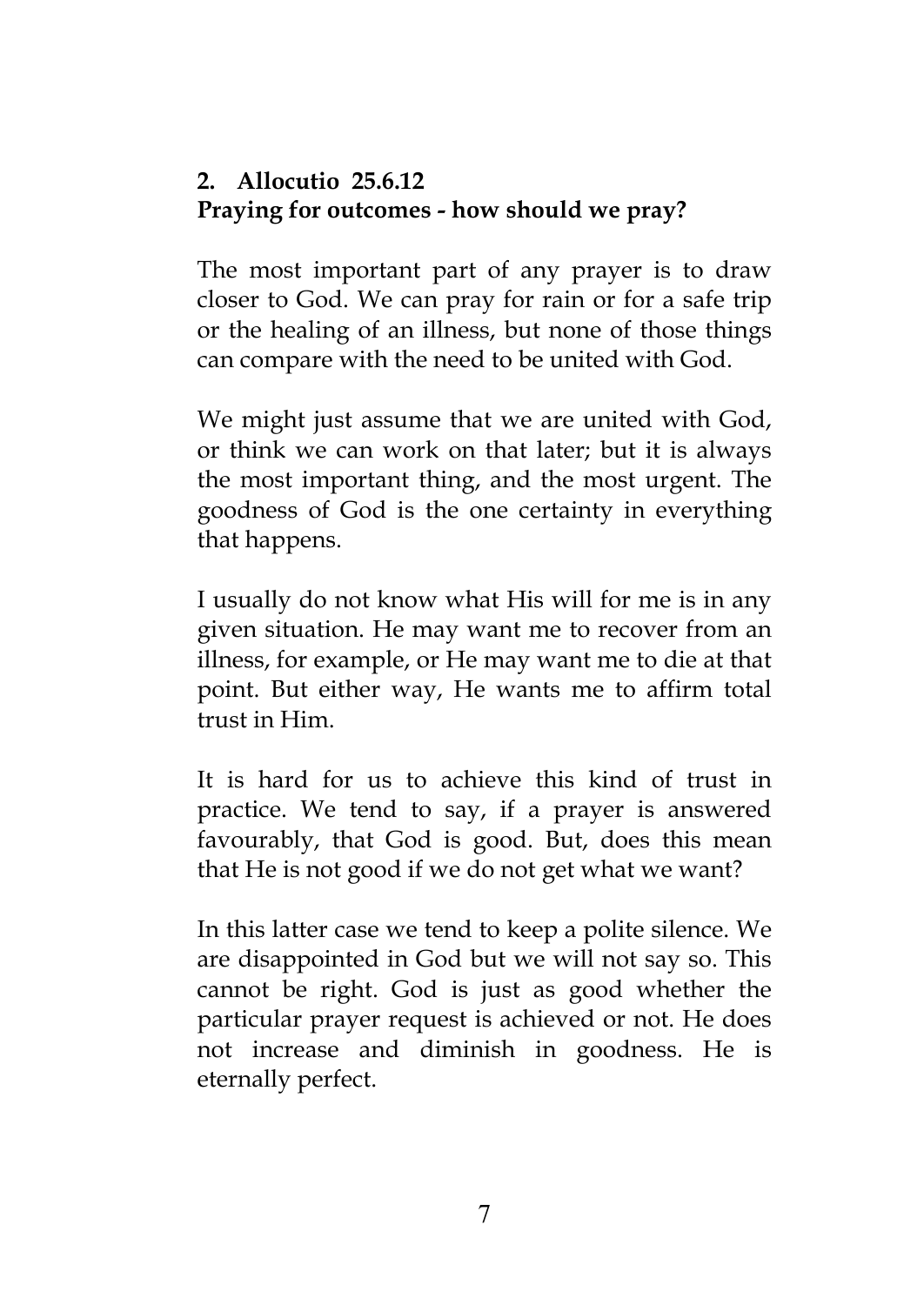What we need to do is move our thinking away from particular outcomes, and more towards a true recognition of God's goodness.

This does not mean we are indifferent to what happens. But without losing any of our legitimate concern for earthly matters, we can increase our concern for the true recognition of God.

We can find ourselves concerned almost entirely for what happens, and hardly at all for God. If we move the focus somewhat we can find another way of seeing things.

If we begin with glorifying God we come to trust that His will is perfect and is working itself out in every situation. This makes us not indifferent, but peaceful. A new sense of serenity encompasses us and enables us to deal with the worst, or the best, that can happen.

As our assurance in God increases we realize His ability to swing things around in a different way than we would have expected.

We see just one thing at a time. God sees everything at once. What we regard as a disaster in the short term may be a blessing in the longer term.

Our prayer will always help to improve some aspect of the situation.

But, more accurately, our prayer will bring us to a closer union with God, and this is everything. From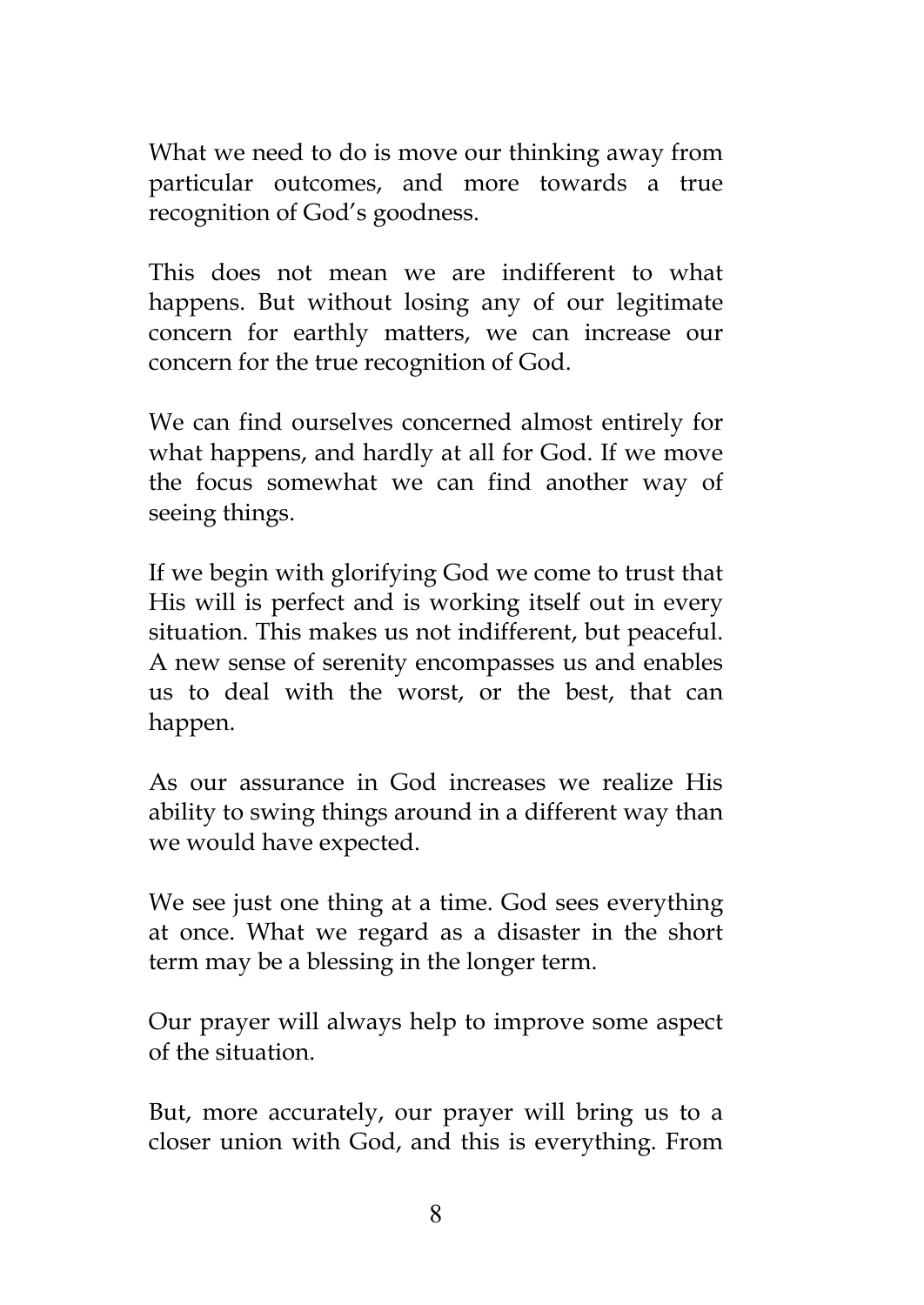that union certain good things will happen on the everyday level, but those things will not be as important as the union with God.

We have to pray first and foremost that we come to know God more completely.

That is our main prayer, and the main purpose of prayer.

#### **3. Allocutio 2.7.12 Caring for our own (Handbook, chapter 34, part 3: the vice president)**

A theme that comes through this section of the handbook is the need to care for each other.

The Legion goes out to every remote place looking for the despised and outcast. But we also must look after our own members, and this section on the role of the Vice President makes this clear.

The Vice President has special responsibility to be aware of the situations of the praesidium members, supporting those who are members, facilitating the entry of new members, and encouraging wavering members.

The Legion is essentially outwards-directed but we need an 'inwards' component as we become aware of the humanity of each other in the praesidium.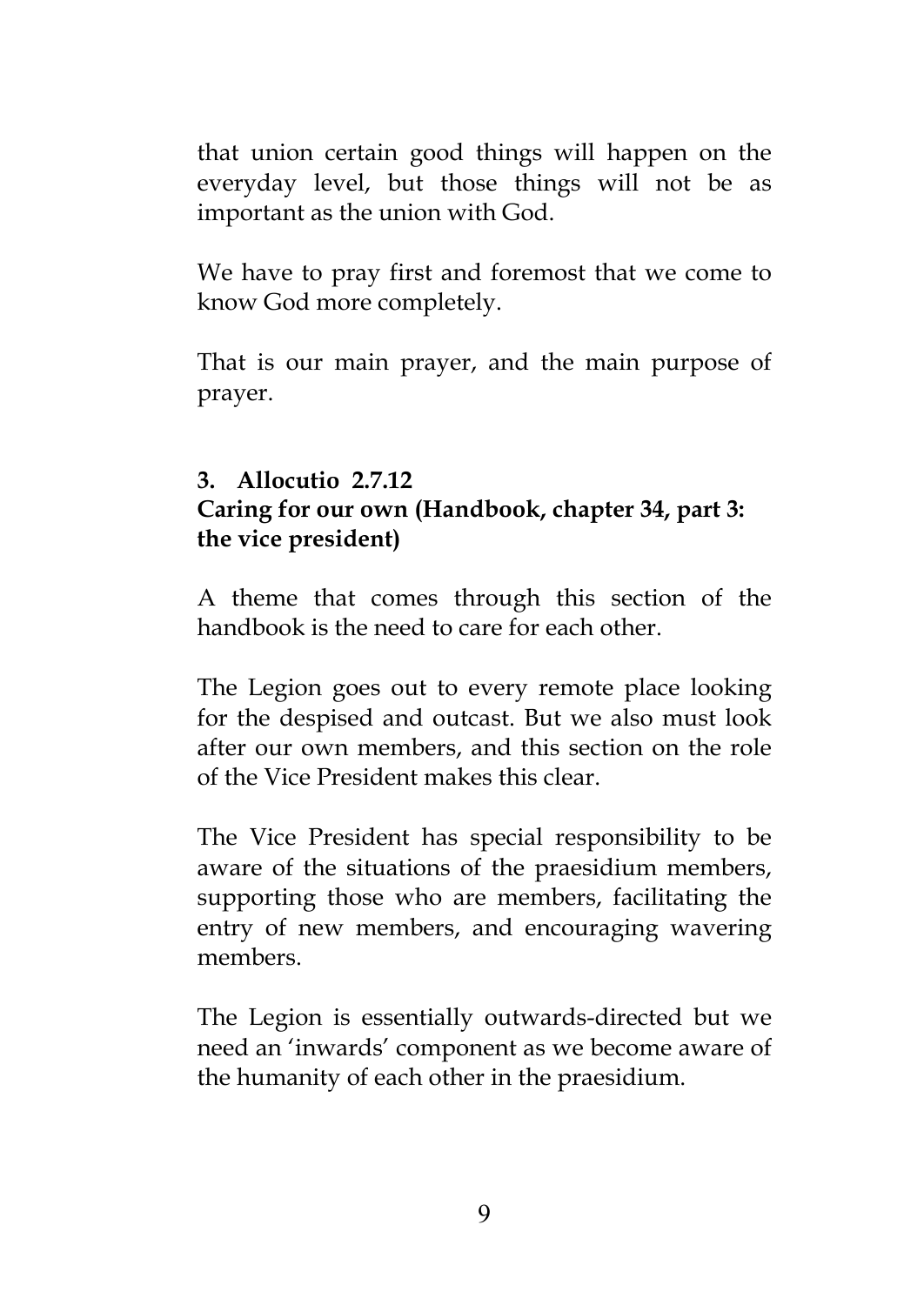We know how hard life can be for ourselves with our various anxieties and pressures. Probably the person on your left and right will have the same problems as you do, or at least similar.

This realisation will bring us closer together in both our Legion identity and more generally as members of the Church.

It would be partly our own experience of suffering that makes us willing to alleviate the sufferings of others. The Legion, being primarily a spiritual body, seeks to alleviate suffering by offering a word of hope; encouraging lapsed Catholics to return to the faith; non-Catholics to find the true faith; and existing members of the Church to deepen their commitment.

So we encourage each other to pursue the Legion vocation, as well as our fullest possible identity with Christ and His body, the Church.

The Legion philosophy always seeks to get the most out of every opportunity. The more good we do to others the more good we do ourselves, in terms of spiritual growth, and a heavenly reward.

So we treat each other with the greatest possible kindness and understanding, adding prayer to our goodwill, and seeking to come to the final reckoning 'without the loss of anyone' (Legion closing prayer).

This is not just the Vice-President's concern but should be everyone's desire.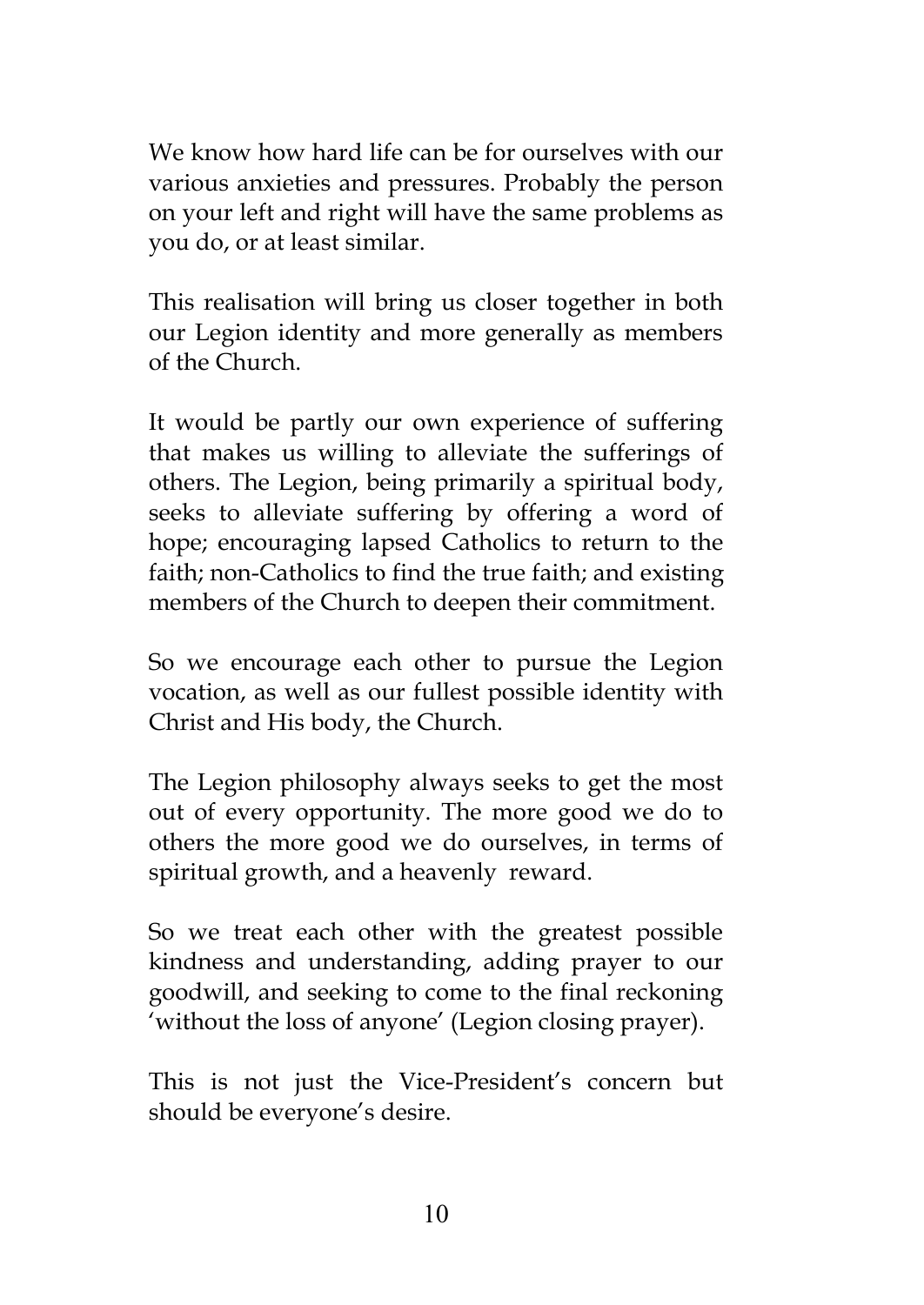Our small praesidium can be and should be a micro version of the Kingdom of God come among us. Our Lady, help us to make it so.

#### **4. Allocutio 16.7.12 The Brown Scapular**

The brown scapular is a sacramental and like all sacramentals carries certain promises if used in the right way and the right spirit.

It clearly cannot be used as a good-luck charm somehow guaranteeing salvation independently of how the one who wears it conducts his life.

God cannot be deceived. There are stories of the scapular helping to save (either spiritually or physically) those who were wearing it in the right spirit; and other stories of the scapular not helping those who had no faith in it.

How does any sort of guarantee work if it cannot be understood in simply physical terms? The power of any sacramental is that they will assist any good intentions on our part; they provide a little bit of 'wind assistance' from Heaven.

We can go a certain distance by ourselves, but we will go further if we allow ourselves to be carried by more powerful forces from Heaven.

This applies to Sacraments as well as sacramentals. We need all the help we can get to be holy, to rise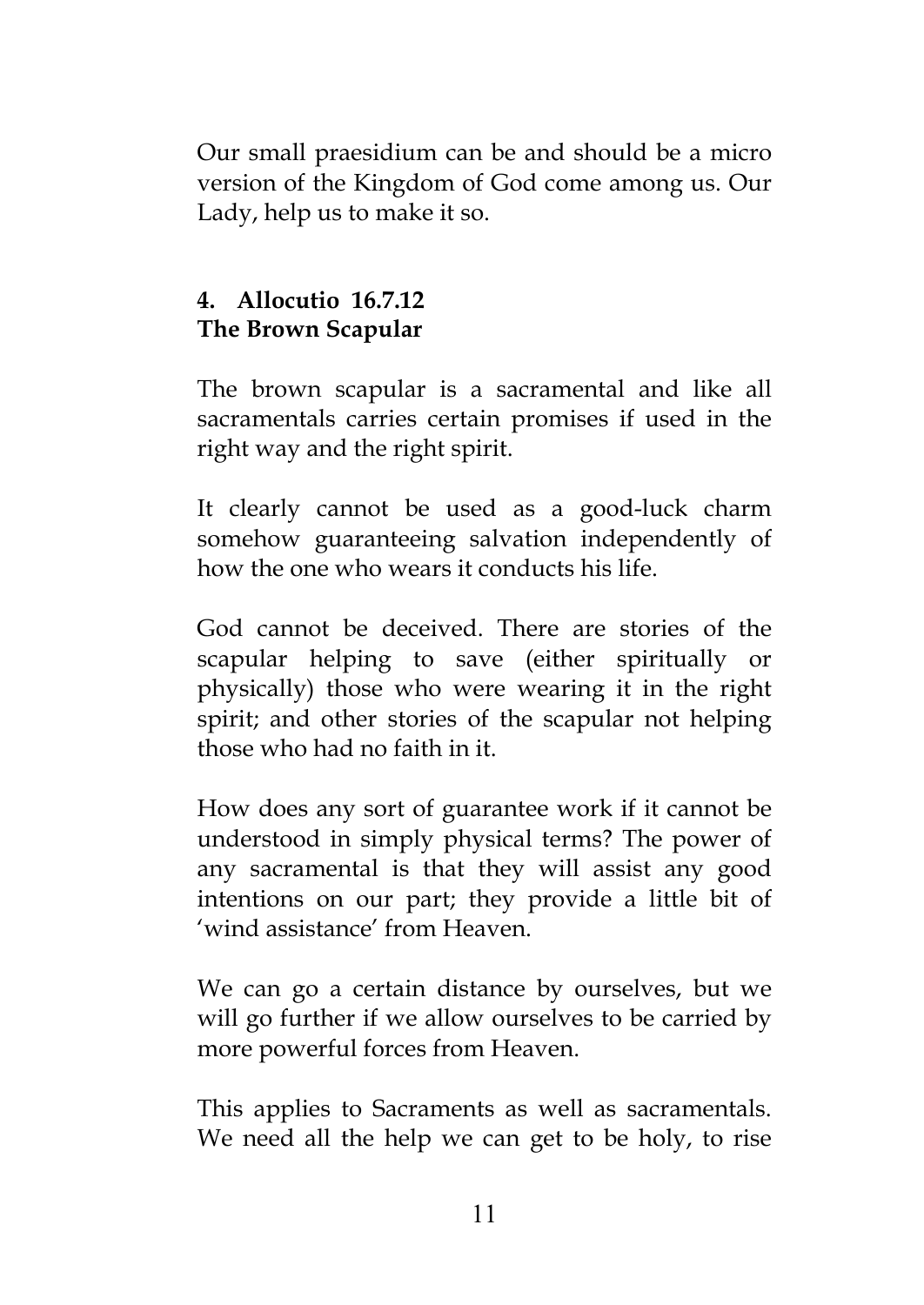over temptations, to enable the better side of our characters to emerge.

[Examples of sacramentals include: holy water, crucifixes, statues, the sign of the cross, blessed medals...]

The proper use of sacramentals will enable us to have the right motives and be seeking holiness for its own sake.

So we are saved from hell not by some technicality but because with the help of the scapular we desire more fully to live a life of holiness; and so desiring we will find ways of achieving that goal. This is a much more positive and healthy approach to the subject.

The scapular is a physical and visible way of connecting ourselves to Our Lady. We need help to bring the spiritual realm into the everyday world, lest our spiritual thoughts remain only thoughts and ideals.

Let us wear the scapular, then, and make use of other sacramentals – to advance our own personal holiness and to be available instruments for Our Lady to use in her efforts to reach her other children.

Our Lady of Mount Carmel, pray for us.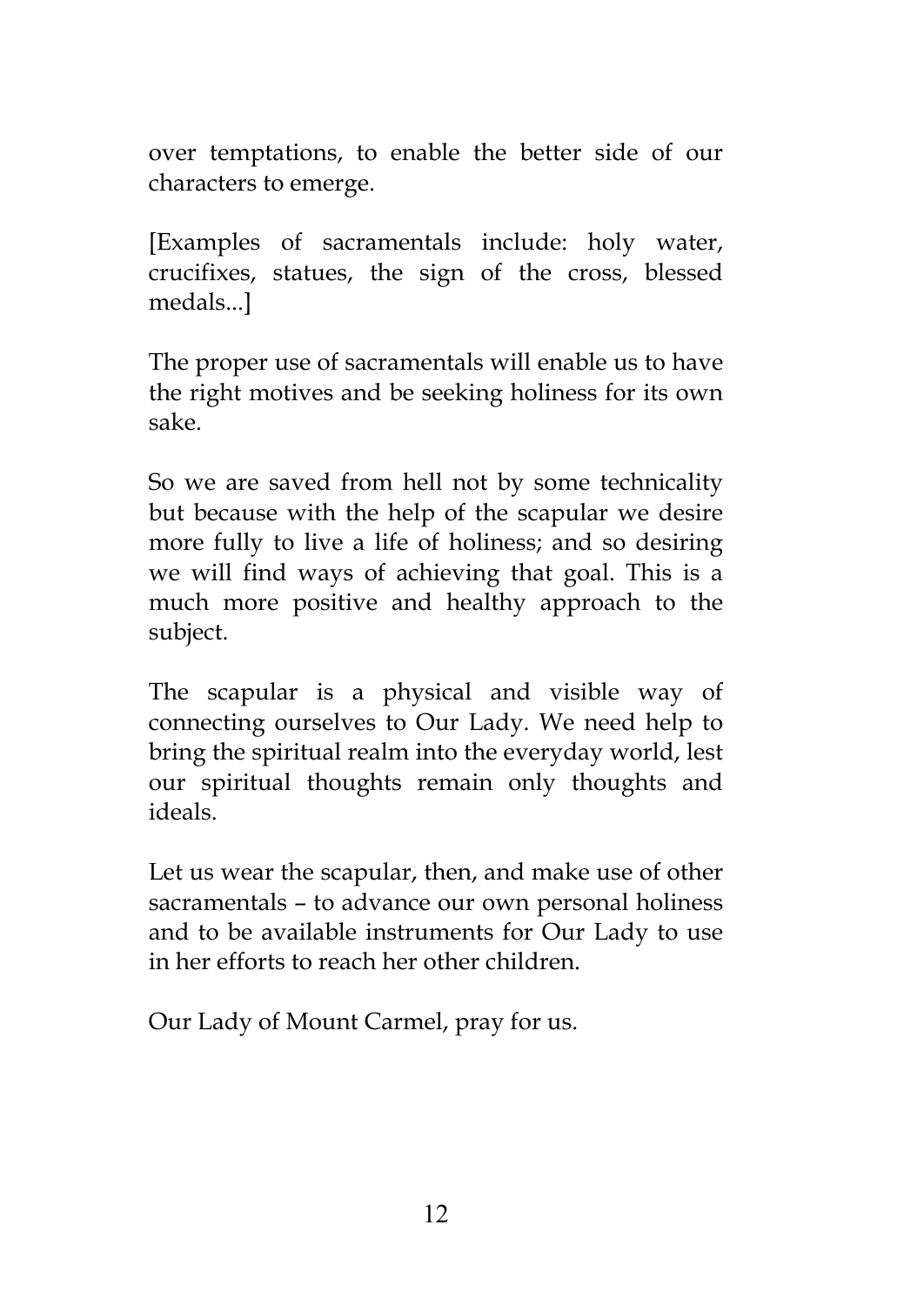#### **5. Allocutio 23.7.12 Spirit of the Legion**

The spirit of the Legion of Mary is that of Mary herself. Especially does the Legion aspire after her profound humility, her perfect obedience, her angelical sweetness, her continual prayer, her universal mortification, her altogether spotless purity, her heroic patience, her heavenly wisdom, her self-sacrificing courageous love of God, and above all her faith, that virtue which has in her alone been found in its utmost extent and never equalled. Inspired by this love and faith of Mary, her Legion essays any and every work and "complains not of impossibility, because it conceives that it may and can do all things. (Handbook, Chapter 3)

The spirit of the Legion and its purpose for existing come to much the same thing: through the great merits and perfections of Mary we are enabled to pool together our talents and best aspirations to achieve a united work for the glory of God and the sanctification of humanity.

The strength of the Legion comes from its devotion to Mary, its humble obedience to Church authority, and the bringing into a united whole of the talents and goodwill of many individuals.

We can achieve a lot more together than alone, is the principle at work.

And not only are we 'together' with each other but also together with Mary and all the powers of Heaven. This gives us great strength and potential for much good, if we keep to this original spirit of the Legion.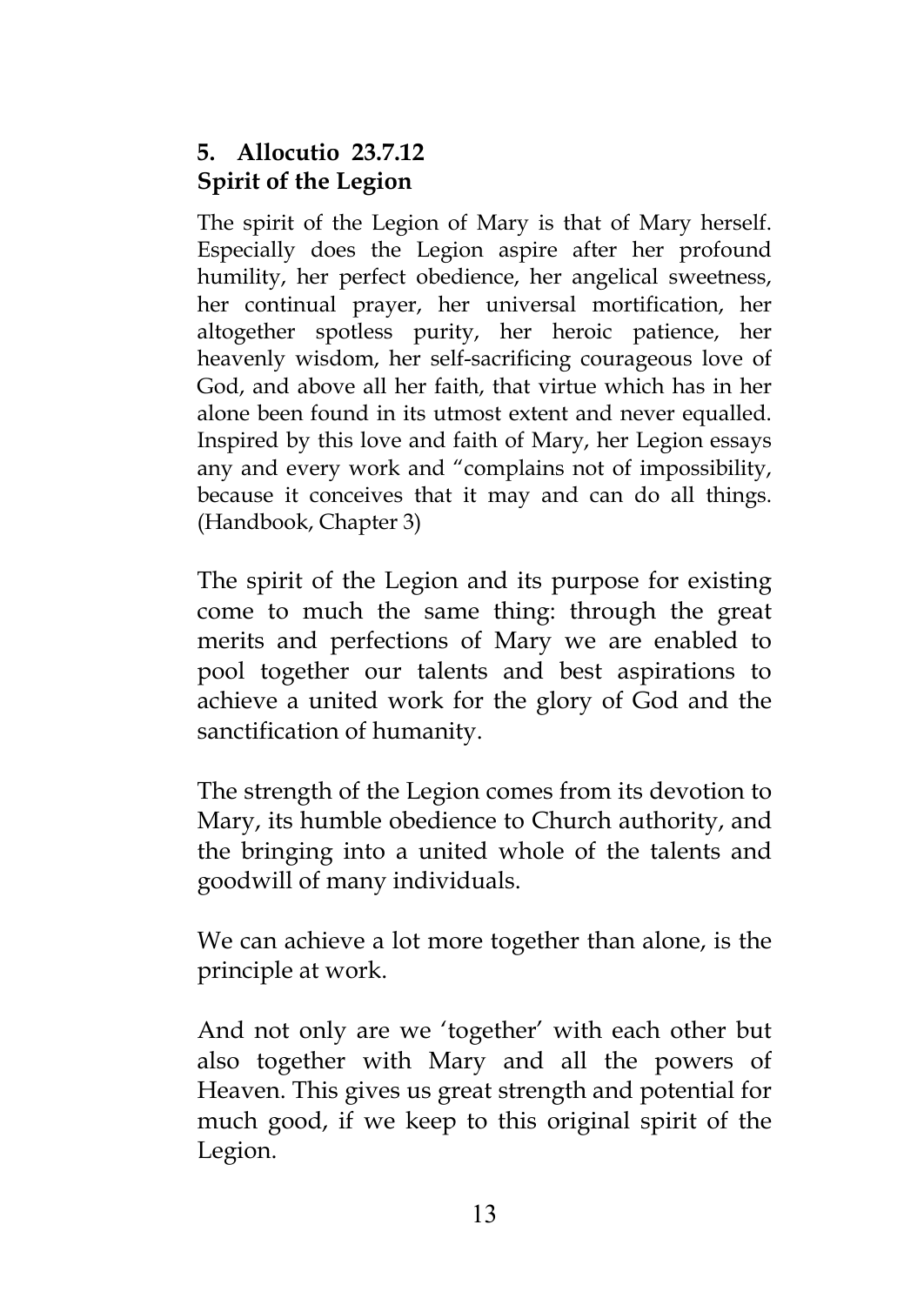Always we will be tempted to 'go it alone', to rely only on our individual talents and judgment as to what is best.

The Legion structure and spirit curb any excessive individuality on our part and form us into a larger reality than we could ever have achieved ourselves.

The Legion aspires after Mary's 'profound humility'. For all her individual brilliance she is the most humble person ever to have lived; insofar as she realised better than anyone her dependence on God.

Humility helps us curb our own individualism. Charity helps us to go outwards to others. If we have both these qualities we are ready to work with Mary to bring hope into the lives of the general public.

The people that walked in darkness have seen a great light, says the Christmas reading. The light is there but it still looks as though many people are walking in darkness.

As Legionaries we must constantly renew our own personal hope in better things to come so that we have something to give to others.

Among Mary's many good qualities was Perseverance – she never gave up pursuing what was right and good.

She will obtain this quality for us as well as all other qualities we need to work in her service.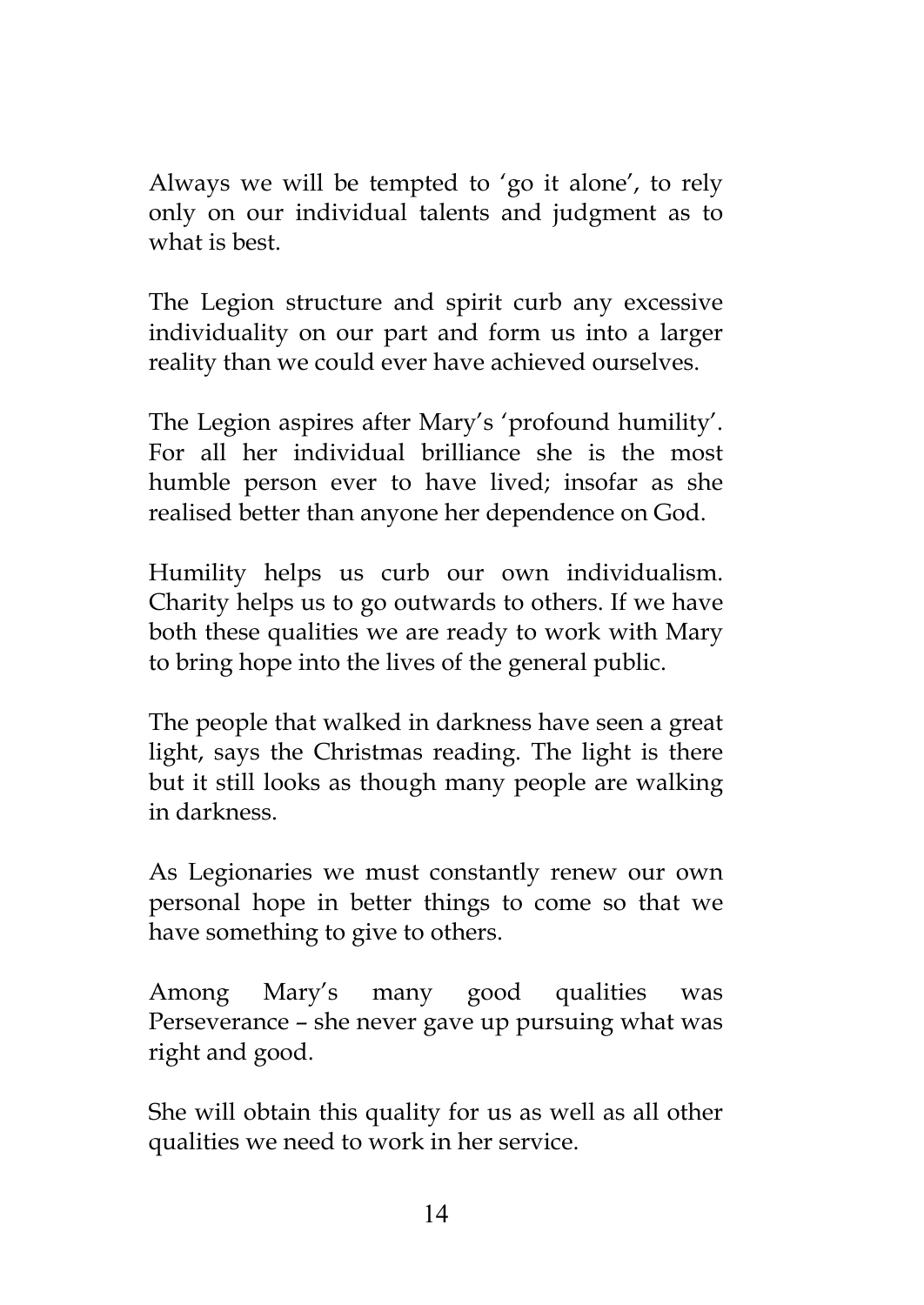Mary, Queen of the Legion, bless the work we do in your name.

#### **6. Allocutio 30.7.12 Striving for success**

With the Olympic Games upon us it is timely to draw spiritual lessons from the world of sport.

We all like to win but what prize are we after?

Athletes have been running around the stadium for a long time, as far back as St Paul, who drew this analogy: *Do you not know that those who run in a race all run, but only one receives the prize? Run in such a way that you may win. And everyone who competes in the games exercises self-control in all things. They do it to receive a perishable wreath, but we an imperishable.* 1 Corinthians: 9: 24-25

St Paul is saying two things here: that we should put more important goals ahead of less important ones; and that to achieve the more important goals we should be prepared to expend whatever effort is required.

When we see how hard athletes train, are we prepared to put that sort of effort into our faith? Up early every morning; pushing our body into sacrifices such as fasting and self-denial?